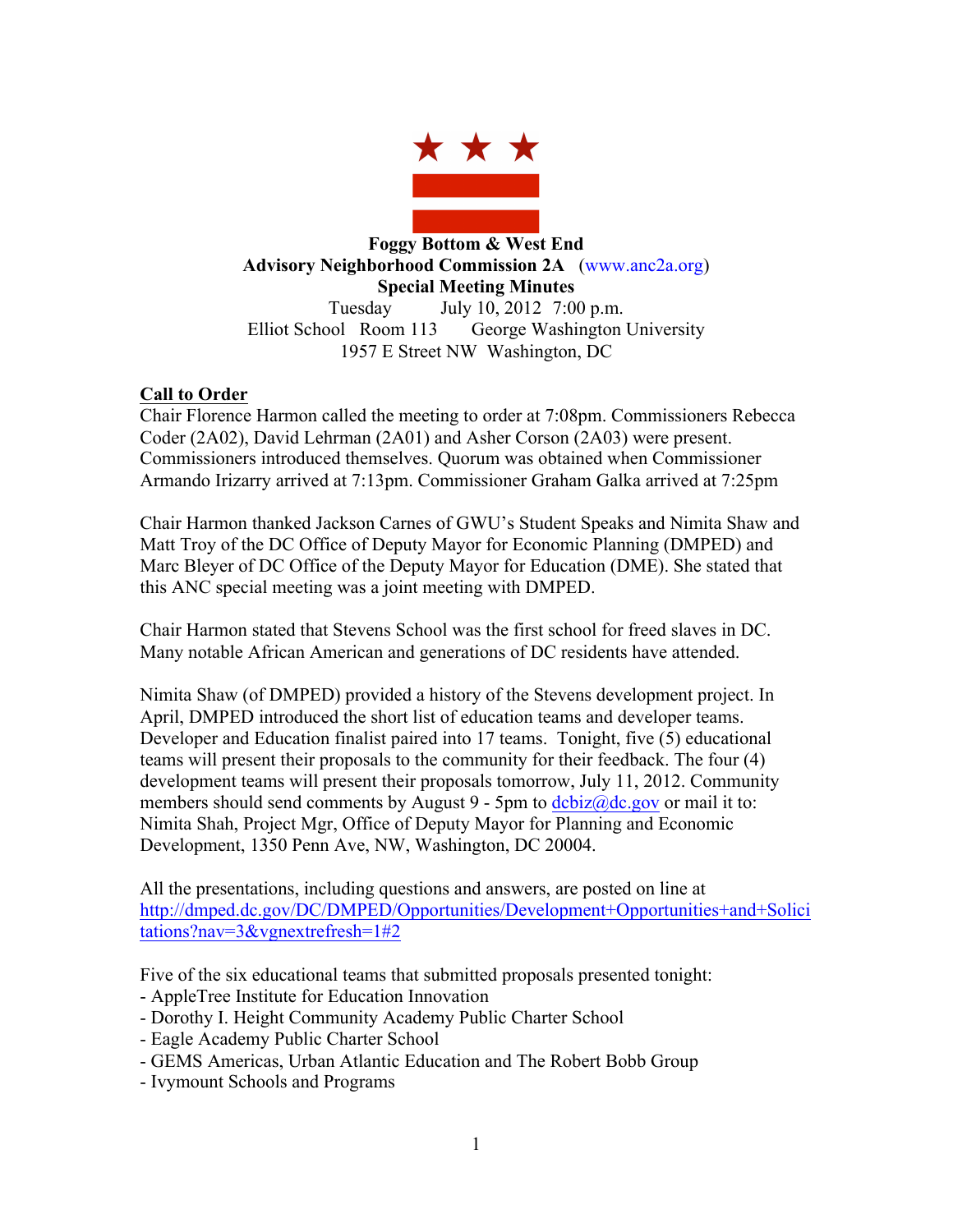## **AppleTree Institute for Education Innovation**

AppleTree Institute is a non-profit consisting of an institute and a public charter preschool network, providing early childhood education programs to 620 children at seven sites in DC. Their combined budget is \$14 million. They have built four sites in DC, including two new sites in Lincoln Park and Douglas Knoll. Their current lease is up next year, and they are looking to move from Thomas Circle where they have 355-385 students. AppleTree projects their enrollment to be full and complete, with 250 applicants remaining on a waiting list.

AppleTree has a proven academic record of excellence with highly qualified teachers and teacher assistants. The proficiency of their students in language, literacy, and mathematics has improved in the past four years. Approximately, 60%-98% of their preschool age children achieve the normal range on standardized measures. About 40-90% of their children achieve 50<sup>th</sup> percentile in standardized measures.

AppleTree achieved success in funding their programs and sites from governmental grants and other organizations, such as from the Department of Education and Early Reading First. They have worked with Head Start, DC public and charter schools and Johns Hopkins University. They have ongoing partnership programs with GWU, UDC, New Schools Venture Funds, and DC public and charter schools. They will continue their relationship with GWU for programs in teacher training and use of their facilities. They will establish ties with local ANCs and other groups and will have ongoing outreach programs to the community.

At the Stevens School site, AppleTree will establish a Tier 1 pre-Kindergarten education school for 160 pre-students (ages 3-4yrs old) with a total of 378 students in 8 classrooms. They will include neighborhood children. They will offer a before/after school program "Kids House." The hours of the school will be 6am to 6pm.

AppleTree will use four floors: The basement floor will house three classrooms, a cafeteria, a multipurpose room, a health clinic and a storage area. The ground floor will have a reception area and house five classrooms, testing room, library, bathrooms, and administrative office space. The second floor will house the headquarters for AppleTree Institute for 30-35 employees. The third floor will house overflow administrative space, a meeting hall, and four rooms dedicated to professional development. AppleTree will provide two playground areas; each will accommodate 20 students at a time, on the northeast and southeast corner of the 21<sup>st</sup> Street entrance. Because there is limited play space, they will use neighborhood parks and build a relationship with YMCA.

AppleTree will preserve and celebrate the history of Stevens School by retaining its namesake and implementing a memorial to its history.

AppleTree has teamed with three developers: Akridge/Argos, Donohoe/Decca, and Lincoln Property/Mosaic Urban.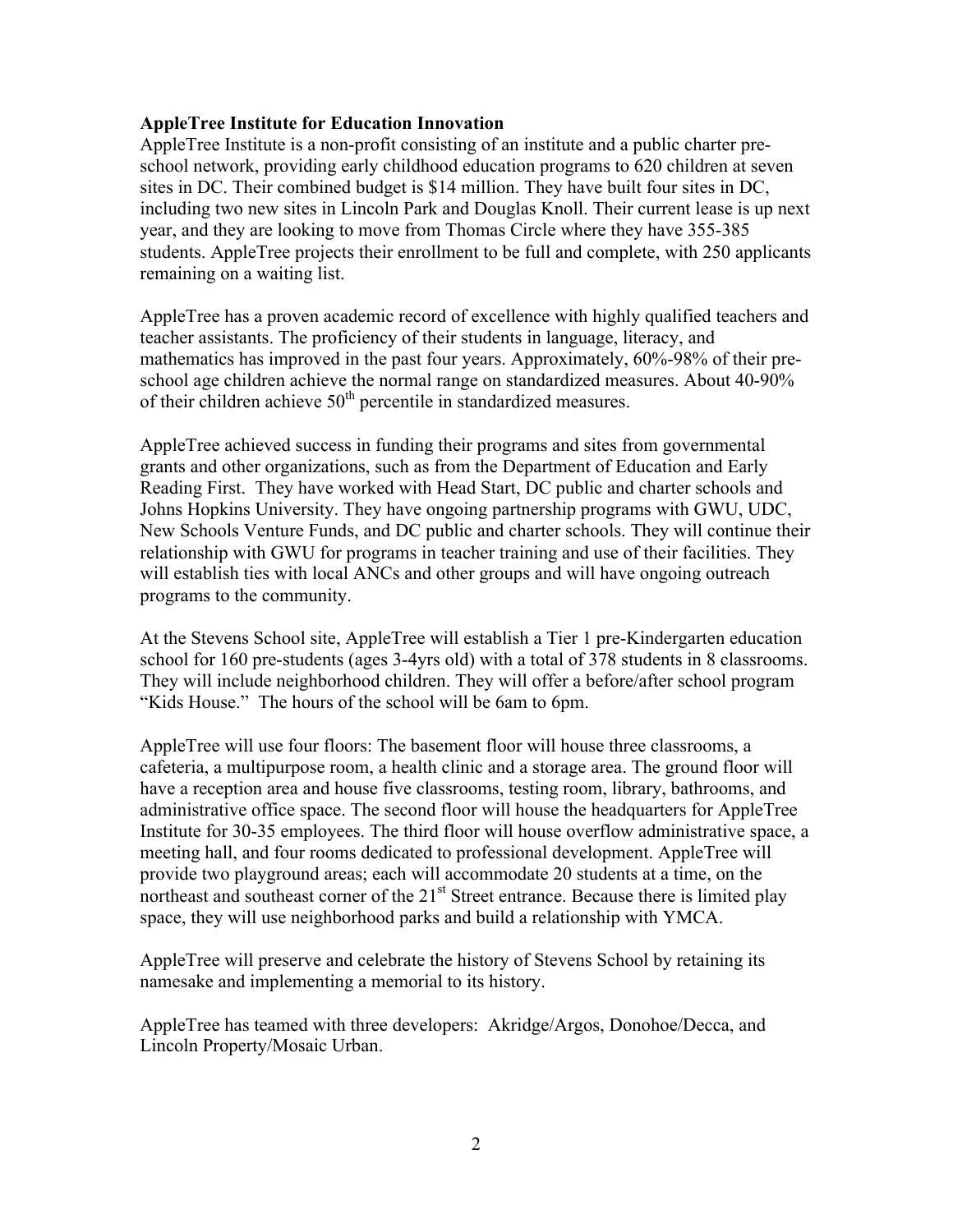## **Dorothy Height Community Academy Public Charter Schools**

Dorothy Height Community Academy Public Charter Schools (CAPCS) is a charter school operator and renovator, serving PreK-5<sup>th</sup> grades. CAPCS began in 1998 servicing 287 students. It has grown to four campuses and an online program serving over 1800 students. They currently employ 300 people, of which 200 are teachers. They are sound financially, with a \$32 million dollar budget. CAPCS renovated The Armstrong School, which it utilizes, which was an historic building.

CAPCS's goal is to incorporate the Stevens School into their network of schools as a Tier 1 school model. Their goal is to move their Butler campus to the Stevens School site, with a capacity of 355-385 students. CAPCS's Stevens' campus will have before and after-school programs, as well as onsite and offsite outdoor and recreation spaces. They provide lunches to students.

CAPCS will preserve Stevens' historical past and will establish ties with local ANCs and other groups and have an ongoing outreach program to the community.

CAPCS has teamed with the following developers: Akridge/Argos, Donohoe/Decca, and Lincoln Property/Mosaic Urban.

#### **Eagle Academy Public Charter School**

Eagle Academy is a public charter school. They started in 2003, providing exclusively early childhood education. Ninety-three percent of their Kindergarten students can read at or above grade level and 25% scored a year above their grade. Eagle Academy's goal is to reduce gaps in education needs in DC.

At the Stevens School site, Eagle Academy will provide a high performing, Tier 1, hightech, green school, which is community oriented. They will integrate academics (Pre-K3, Pre-K4, and Kindergarten) with a day care (for birth to age 3) and community services. They will serve 226 students, with 24 students from birth to age 3 years. Eagle Academy will provide Ipads and computers in every classroom for children 2.5 years and older. Cameras will be installed in every classroom, so that all lessons will be recorded and made available for teacher review for seven days. Coaches will be provided to teachers.

Eagle Academy will provide an academic program that will include Spanish classes. There will be a lending library. Special education through Level 4 will be provided. Eagle Academy will staff the Stevens campus with a health care nurse, speech and occupational therapist, and school psychologist. Eagle Academy will also provide before and after care programs (6am - 6pm).

Children from birth to year 1 (in cribs) will be located in the lower levels. The second floor will house the cafeteria and multiple use spaces that will be accessible to the community. The third floor will house indoor play space and the administrative offices. Because the Stevens site provides small playground area, the bulk of the students will play indoors.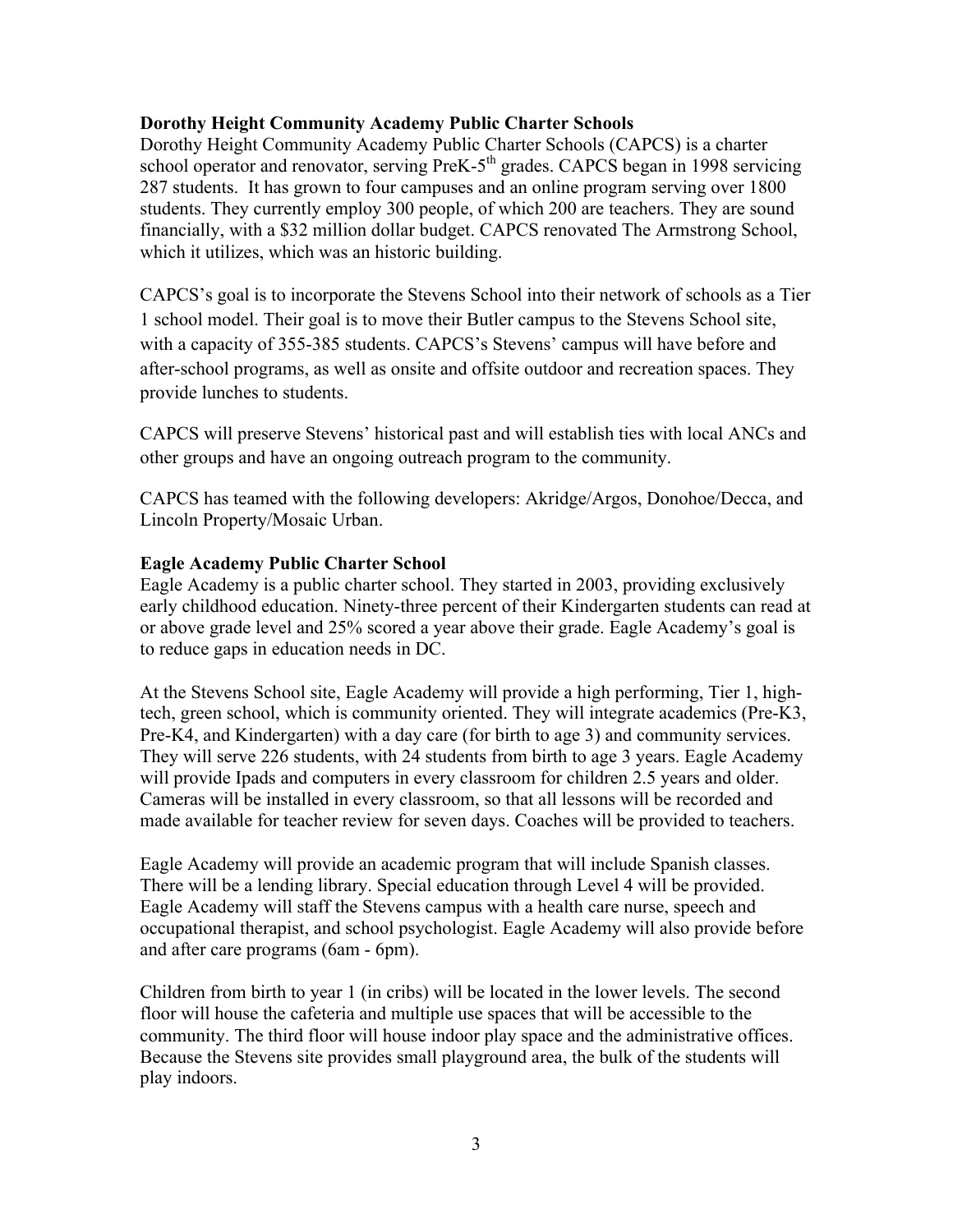Eagle Academy proposes that their Stevens School campus will be LEED silver, with wind powered electricity, high efficiency HVAC, lighting and insulation. They will also use green cleaning products, maintain a recycling program, and prepare meals from natural or organic and locally provided sources.

Eagle Academy plans to be a community school by providing environmental educational programs for the community, as well as meeting space for community organizations. Eagle Academy will partner with GWU to provide workshops on healthy eating, technology and children, energy conservation, and personal finance. They want it to be a resource for DC children and parents.

Eagle Academy intends to research the history of the Stevens building and restore and preserve Stevens' history. They will preserve the historic legacy of Stevens by establishing a Hallway of History, which will include a historic display on the first floor. They will also have an external, electronic display regarding the Stevens legacy. They will work with the community and GWU's early childhood programs and their graduate education programs that focus on early childhood development.

Eagle Academy has teamed with all of the developers: Akridge/Argos, Donohoe/Decca, Lincoln Property/Mosaic Urban, MRP Realty/CS Urban.

#### **GEMS/Urban Atlantic/Robert Bobb Group/Wiencek Associates**

GEMS provides internationally benchmarked education targeted to the local community. They have more than 50 years of experience in education management. GEMS currently has 100,000 students in 100 schools worldwide, of which 7 are in U.S. They provide an international baccalaureate program. Urban Atlantic are local real estate developers, experienced with community partnering. The Robert Bobb Group is an experienced school administrator and facility manager. Wiencek Associates, a school and historic preservation architect, has rehabilitated and renovated 35 schools, including the Chevy Chase Elementary School and the Will Academy of KIPP DC.

At the Stevens School site, GEMS proposes a school for pre-K through 5<sup>th</sup> grade for 378 students. They will have open admissions and will offer preferential admissions initially to local community children. They will offer need- based scholarships for up to 25% of the student body, through GEMS endowment, commercial developers and philanthropic foundations. These scholarships will be made available first to local community and families.

GEMS has financing in place for a 2014 opening. GEMS representatives stated that they can start immediately because they are self-sustaining and are not dependent on private site development or local and federal subsidies for building or operations.

GEMS proposes a school with 16 state-of-art classrooms, two open gyms in the two lower level basements, a wet lab/science lab/ tutorial rooms, ESOL, Computer, special education facilities, interspace play, a library/media center, and a music/art/drama studio. There also will be an outdoor playground and a parent café for community and parent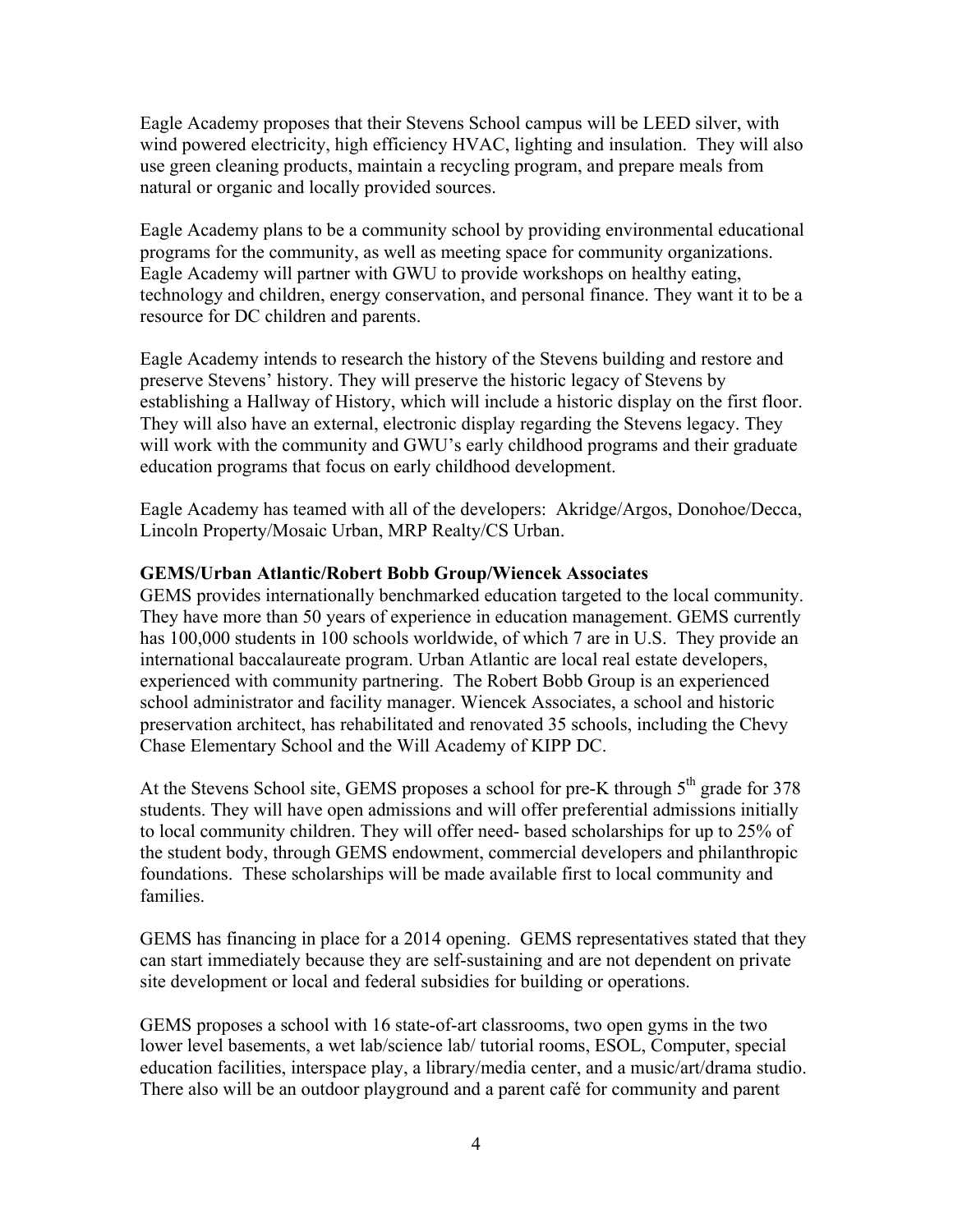use. There will be outdoor playground on the rooftop, behind the façade, towards the rear. Ramps in the front will lead down into the building for ADA access.

GEMS has teamed with three of the developers: Donohoe/Decca, Lincoln Property/Mosaic Urban, MRP Realty/CS Urban.

## **Ivymount School & Programs**

Ivymount School is a non-profit, certified, special-educational facility, serving special needs children from ages 4-21 years. These needs include speech and language impairments, learning and intellectual disabilities, health impairment and Autism Spectrum Disorders in three divisions - Lower, Middle and High School. They integrate a social learning curriculum so students can navigate their daily lives and relationships. Ivymount also serves teachers and parents through assessments, consultations, therapeutic interventions, counseling, program development, professional education and training. Ivymount also undertakes research projects on its sites and programs and has been awarded grants to enhance its programs. They partner with jobsites and employers, providing pragmatic educational and vocational skills to successful transitions.

Ivymount was founded in 1961 and is located in Rockville, Maryland. They have been serving students with special needs from the greater Washington DC area, of which more than 2500 students are from DCPS.

The U.S. Department of Education, Office of Special Education program has placed DC in a "critical category," needing intervention, because DC has extremely limited services accessible to children and families. In response, Ivymount will provide their services and programs at the Stevens School site to DC students, so they do not have to be bussed to Maryland. In this way, Ivymount representatives stated that they will provide a long-term solution to DC's special education needs while reinstating Stevens School history of service.

Ivymount will also provide autism education training for teachers from DC public and charter schools, so they can build their capacity to serve special education students in DC. They plan to provide evening programs for DC residents, students and parents.

Ivymount plans to use the entire building with minimal disruption to the community. Classrooms will have high student-staff ratio. Behavioral specialists, speech and language pathologists, mental health counselors, occupational therapy, physical therapy and adapted PE staff make up the classroom team.

Ivymount has partnered with many organizations in research and training programs: Children's National Medical Center, HSC Foundation's National Youth Transition Center, NIH Clinical Center, Smithsonian Institution, Georgetown University Hospital Pediatrics Fellowships, GWU Graduate School of Education's C.I.T.Y Program, and the JFK Center for Performing Arts.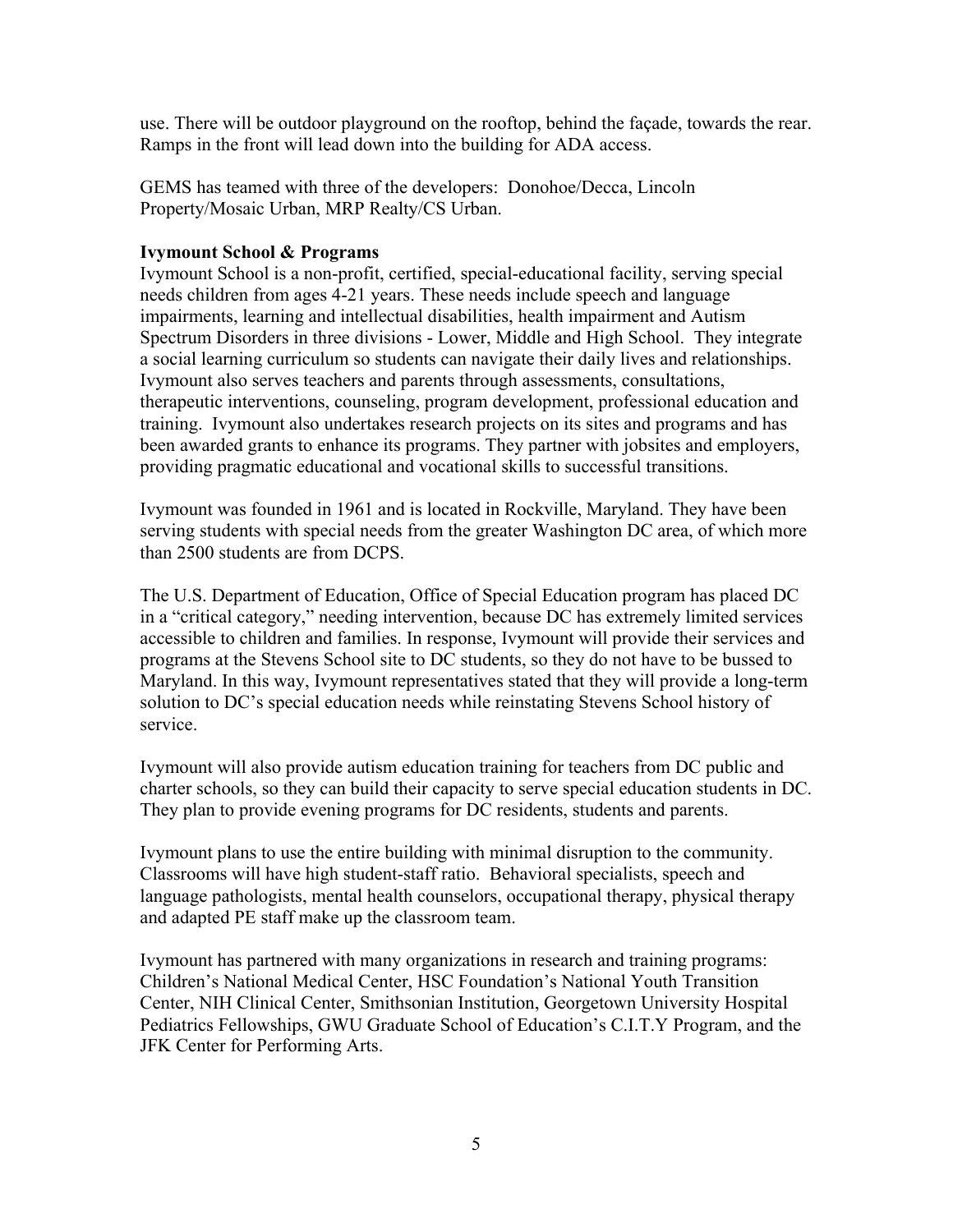Ivymount has teamed with all of the developers: Akridge/Argos, Donohoe/Decca, Lincoln Property/Mosaic Urban, MRP Realty/CS Urban.

A break of 15 minutes was provided. Chair Harmon thanked the community and the presenters. Commissioners and community members asked the following questions:

- What is the source of funding (i.e., taxes, tuition);
- Will there be space available and accessible to the community;
- How many students qualify for school lunches?
- How will the educational organizations market their schools to Ward 2 residents;
- How will students outside the community access the school;
- How many students with autism, special education needs will be served;
- What was the ratio of administrative costs to educational costs?

The educational teams' answers to the questions were as follows:

AppleTree

- funding source is DC capitation;
- 73% students qualify for school lunches;
- doesn't have available space for the community but will explore possibilities;
- most of the costs are for classroom related expenses;
- parents will bring their children to school;
- will market school to West End area, emphasizing convenience and proximity to home/ work.

## **CAPCS**

- funding source was DC capitation;
- 75% of students qualify for school lunches;
- space will be made available to the community;
- parents will bring their children to school;
- will conduct open houses;
- will offer admissions to those on Butler's waiting list;
- will encourage student projects in the community;
- have 200 students on line;
- administrative costs pay principal, receptionist, coaches, support staff.

#### Eagle

- funding source is DC capitation;
- 62% of students qualify for school lunches;
- two side plots are available to the community, on a limited basis;
- $\text{-}$  \$30 million budget includes 300 employees (avg salary \$50,000 = \$13M);
- administrative costs are 10-13% budget; remainder of budget pays for technical materials and books;
- parents will bring their children to school;
- will market by conducting open houses, canvassing the area, attending ANCs meetings, through outreach to churches and other organizations;
- will market via direct mail with information on opening dates, school meetings.